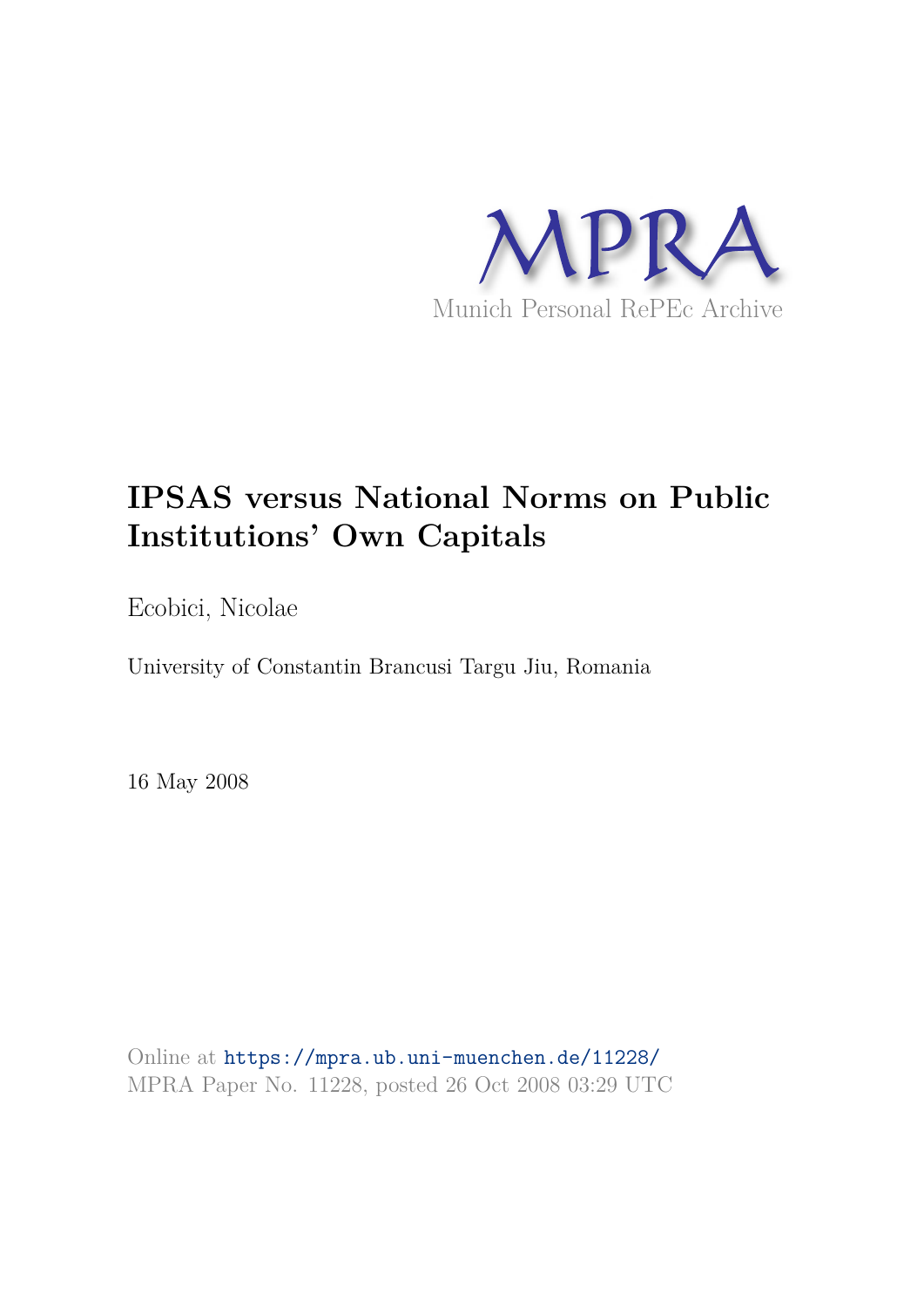# **IPSAS versus National Norms on Public Institutions' Own Capitals**

# **Nicolae ECOBICI**

"Constantin Brâncuşi" University of Târgu Jiu Faculty of Economic Sciences Targu Jiu, 24, Victoriei Street, Gorj, Romania nicu.e cobici@utgjiu.ro Phone number 0726212780

Abstract: In this paper I have compared international standards on accounting for the public sector and those required by national norms on public institutions' own capitals, pointing out both convergences and divergences. Last, but not the least, I have compared IPSAS 1 (applied by public institutions) with IAS 1 (applied by commercial companies).

*Keywords: IPSAS, national norms, own capitals, accrual accounting, cash accounting, reference frame, residual interest, financial standing*

## **INTRODUCTION**

The reform of the Romanian accounting system circumscribes to the reform as a whole of the national economy. Therefore, as from 2003, the Ministry of Public Finance of Romania (currently the Ministry of Economy and Finance) started to introduce (first on an experimental basis) a system based on accrual accounting for public institutions, namely, a system based on accounting policies and principles generally accepted by the  $4<sup>th</sup>$  Directive concerning annual accounts, by the 7<sup>th</sup> Directive on consolidated accounts and also by the European System of Accounts (ESA 95).

As the experiment turned out to be successful, as from 1 January 2006, all the public institutions in Romania must base their accounting on accruals according to OMFP 1917/11.12.2005. In other words, the reform of accounting for public institutions in Romania represented the passage from cash accounting to the one based on accruals, the accrual accounting, and to the implementation of IPSASs.

On international level, the International Accounting Standards were drawn up for the Public Sector (The International Public Sector Accounting Standards - IPSAS) by the Public Sector Committee (PSC), organic structure founded in 1995 within the International Federation of Accountants (IFAC). IPSAS promotes the accounting standard on "accrual" basis in most of the public administrations in Europe together with the European Commission, relying on transparency and accuracy.

Therefore this survey intends to underline the similarities but especially the differences between these two reference frames: national norms versus international norms (IPSAS) as concerns the concept of own capitals, constitutive elements etc.

Public institutions' capitals are defined by the national norms in force as a category of the financial standing, replacing the liabilities. Concretely, the national norms in force define the capitals of public institutions as a residual interest of the state or administrative-territorial units, as holders of a public institution's assets, after deduction of all debts.

Within the meaning of IPSAS 1 "Presentation of Financial Statements", there are no differences in defining own capitals, we may even say that there is identity between the two reference frames. Moreover, the international reference frame defines the own capitals and net assets based on the deductive method of determination from financial statements, as follows:

Own capitals (net assets)  $=$  Total assets  $-$  Total debts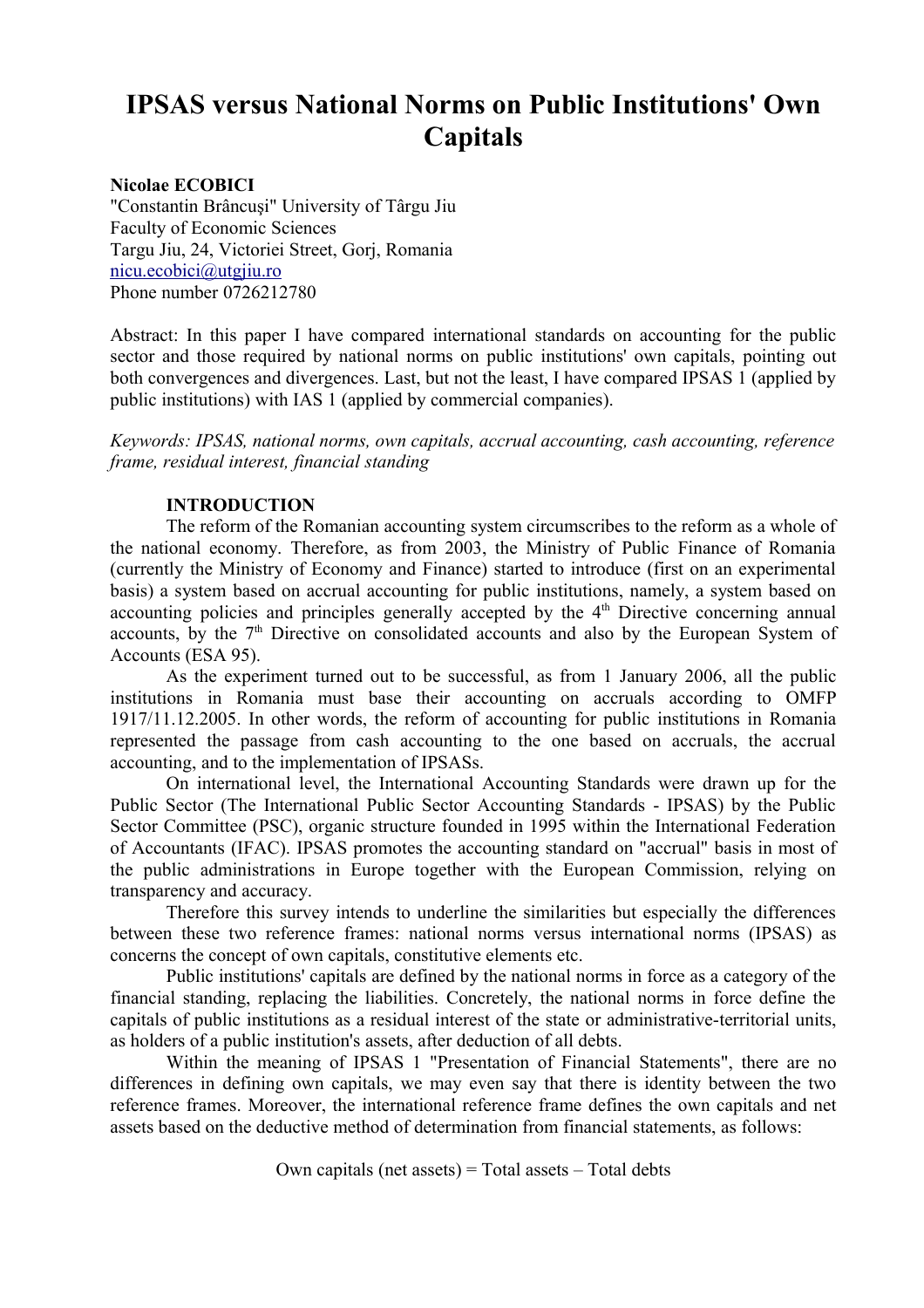#### **METHODS OF RESEARCH**

In accordance with the title of this paper, in order to compare national norms that are applicable to public institutions and to the IPSASs in the area of own capitals, the following must be compared:

 $\triangleright$  the national reference frame, that is **OMFP 1917/2005** as further amended and supplemented, on the one side;

and

 $\triangleright$  the international reference frame, that is **IPSAS 1** "Presentation of Financial Statements", **IPSAS 3** "Net Surplus or Deficit for the Period, Fundamental Errors and Changes in Accounting Policies", **IPSAS 17** "Property, Plant and Equipment", on the other side.

As I said in the introduction, there is a convergence to identity in defining the concept of own capital, between the national reference frame and IPSAS 1 "Presentation of Financial Statements". In addition to the national reference frame, IPSAS points out that there may be both a positive and a negative value of own capitals (net assets), resulting from the residual assessment performed in the balance sheet (main component of financial statements which express the financial standing of public institutions).

As for the composition of own capitals, the national norms include:

- $\triangleright$  funds (including those with special destination);
- $\triangleright$  patrimonial earnings;
- $\triangleright$  retained earnings;
- $\triangleright$  revaluation reserve.

IPSAS 1 recommends the following composition of own capitals:

- $\triangleright$  subscribed capital represented by the assembly of contributions from owners (usually the state), corrected with the distributions made to them (for instance, the payments to the state);
- $\triangleright$  accumulated surpluses or deficits determined by comparing the income with the expenses acknowledged during the period;
- $\triangleright$  reserves presented according to the nature and purpose of the setting up;
- $\triangleright$  minority interests represented by a part of the net deficit or surplus and own capitals (net assets) that may be assigned to direct or indirect participations that are not held, through controlled entities, by the controlling entity.

The main difference between the two reference frames is given by the fact that IPSAS 1 "Presentation of Financial Statements" takes into account all the categories of entities in the public sector, both those without share capital (as a consequence of the peculiarity of setting up and operation of public institutions based on public funds) and those including "government business organizations" partly private, with private funds subscribed and paid-up on a share basis. The latter represent the social share, with financial interest in own capitals, without being found within the meaning of national norms.

According to national norms, the first constitutive element of own capitals is represented by **funds**. They represent private sources of public institutions acknowledged in the case of fixed assets for which the depreciation is not calculated (goods in the public patrimony of the state and administrative-territorial units, records of cultural and sport events, lands etc.) and also for public resources with special destination (circulating funds, reserve funds, risk funds, hospital development fund etc.) based on regulations specific to public institutions (administrativeterritorial units, hospitals etc.). Considering the delimitation of public institutions' patrimony, the funds include: the fund of goods that compose the public and/or private domain of the state and/or administrative-territorial units. The goods that compose the public domain (goods of public use or interest, presented in the annex enclosed to Law no. 213/1998 on the public property and its legal status) are held and used by the state and the administrative-territorial unit, being at their disposal, inalienable, unseizable and cannot be acquired by prescription. Both the input and output of all goods in the public patrimony and only in the case of those which are not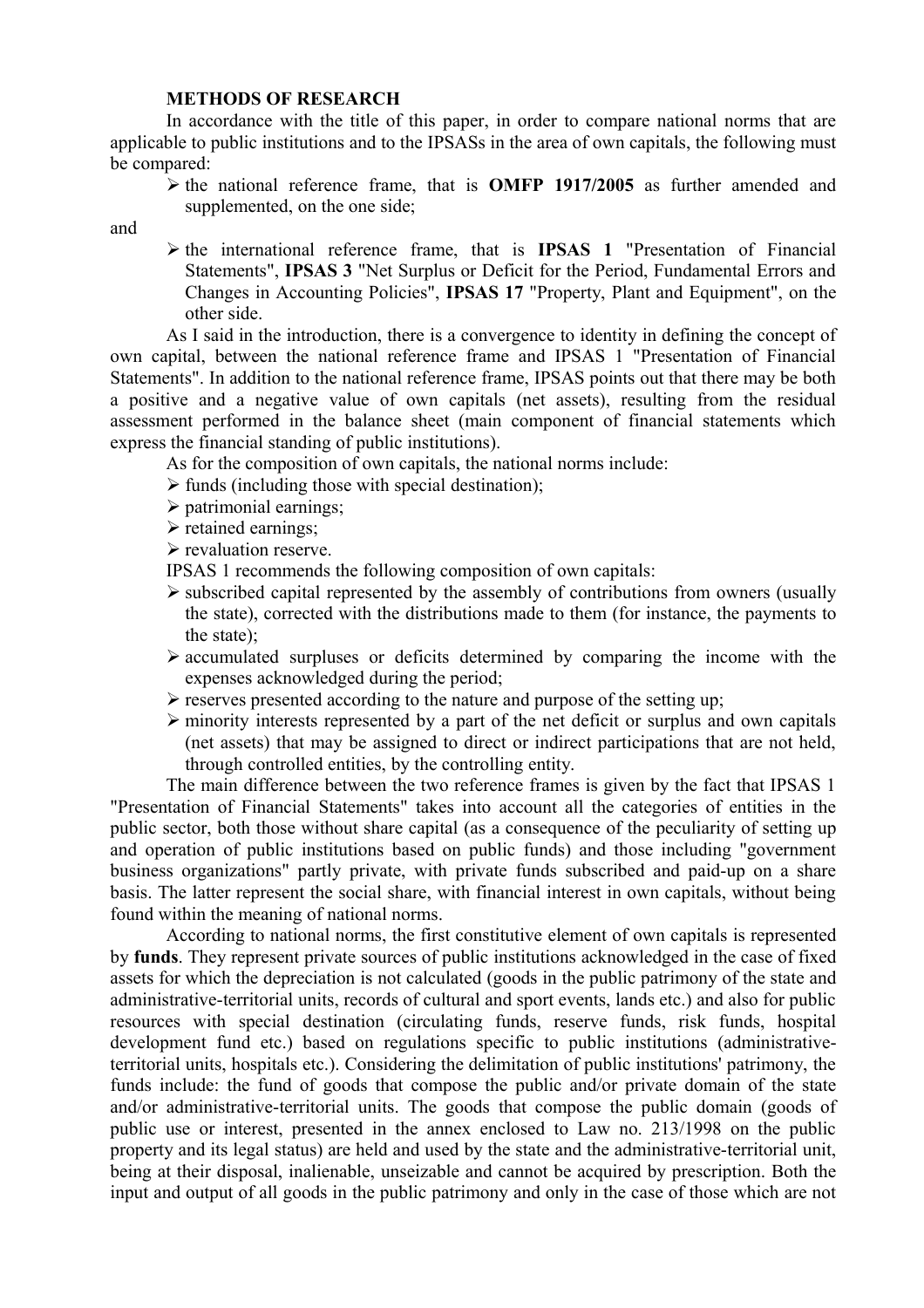depreciable, that compose the private domain of the state and administrative-territorial units are reflected in the accounting of public institutions in Romania, in correlation with the accounts reflecting funds (100 "The fund of fixed intangible assets", 101 "The fund of goods which constitute the public domain of the state", 102 "The fund of goods which constitute the private domain of the state", 103 "The fund of goods which constitute the public domain of the administrative-territorial units" and the account 104 "The fund of goods that constitute the private domain of the administrative-territorial units" - all of them are accounts with liabilities accounting function).

According to the national norms, **the patrimonial earnings** represent the second element of own capitals, being determined as a difference between income and funding, on the one side and expenses, on the other side. Therefore, earnings can be positive (surplus) or negative (deficit). The patrimonial earnings include both the surplus/deficit from current activities and from extraordinary activities. As for the public institutions in Romania, at the beginning of each budgetary year, there is recorded the transfer of the surplus or deficit that belong to the previous year, reflected by means of the account 121 "Patrimonial earnings" (which after this operation will have a zero balance), on the retained earnings, reflected by means of the account 117 "Retained earnings".

IPSAS 3 "Net Surplus or Deficit for the Period, Fundamental Errors and Changes in Accounting Policies" recommends a separate presentation in the financial statements of the income and expense elements related to the current (operational) activity, that are relevant for explaining the institution's performances in that period from the point of view of their size, nature and incidence. For instance, the separate presentation of the following situations is recommended:

- $\triangleright$  restructuring of an institution's activity and cancellation (accounting correction) of any provisions for the restructuring costs;
- $\triangleright$  settlement of disputes;
- $\triangleright$  disposal of tangible fixed assets;
- $\triangleright$  interrupted activities;
- $\triangleright$  privatisation or other cessions of long-term investments;
- $\triangleright$  reduction of inventories value to the level of the net realizable value and also the reversal of these deteriorations;
- $\triangleright$  reduction of the value of tangible fixed assets to the level of the recoverable value and also the reversal of these deteriorations;
- $\triangleright$  other cancellations of provisions.

In the same time, IPSAS 3 recommends a separate presentation of each extraordinary element (elements which are unusual, rare and significant, and which are not under the institution's influence and control). The examples of such extraordinary elements that cannot be included in the budget since they cannot be anticipated consist of:

- $\triangleright$  costs associated to a natural disaster or to disasters caused by men, such as provision of shelters for people who lose their houses after an earthquake, flood etc.;
- $\triangleright$  short-term costs associated to the supply of services for refugees when the need of such services was not foreseen in the budget at the beginning of the period (if these services are provided for a longer period, they can no longer be classified as extraordinary elements).

Comparing the two reference frames (national norms and IPSAS 3 ("Net Surplus or Deficit for the Period, Fundamental Errors and Changes in Accounting Policies") we can see that both of them share the same definition, namely the patrimonial earnings represent a residual value resulting from the deduction of expenses from the income.

As for the third element of own capitals, **the retained earnings** (account 117 "Retained Earnings"), in accordance with the national norms, it appears distinctly in the balance sheet, defined as those earnings (positive or negative) whose modification was delayed for the following years. In this respect, there is a *divergence* between the two reference frames. Thus,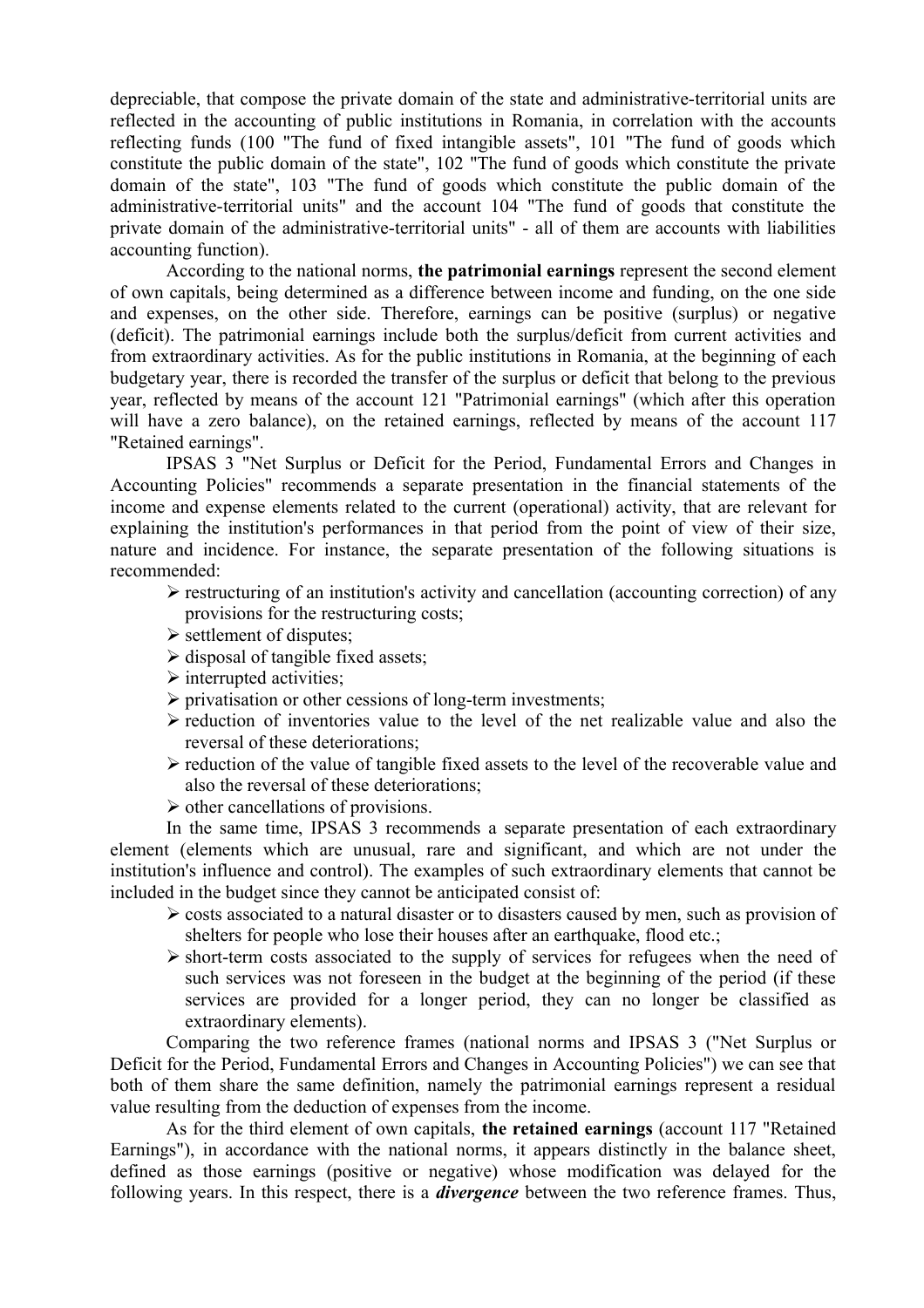IPSAS 1 "Presentation of Financial Statements" recommends to record in the balance sheet only the accumulated surplus or deficit, determined by summing to the current result the earnings made in the previous years.

The last element of own capitals, within the meaning of national norms, **the revaluation reserves** (account 105 "Revaluation Reserves") represents the differences found upon the periodical revaluation of fixed assets between the just value (revaluated value) and the historic cost (or the value before revaluation). The just value must be determined by authorized evaluators or by technical commissions. In the respect of revaluation reserves, the two reference frames (national norms and IPSAS 17 "Property, Plant and Equipment" are convergent till identity, although in the accounting of public institutions in Romania, the concept of fixed assets is used and not the one of property, plant and equipment (the notion of property, plant and equipment is specific to companies and to other economic entities in Romania).

The reference frames, IPSAS 17 and the national norms prescribe the following treatments regarding the revaluation reserves.

- a. when the revaluation result is positive:
	- $\triangleright$  the difference is treated as an income compensating the expense with the decrease previously acknowledged for the same fixed asset on the previous revaluation;
	- $\triangleright$  the difference is treated as an increase of the revaluation reserve when there was no previous decrease, acknowledged as an expense related to that asset previously revaluated;
- b. when the revaluation result is negative:
	- $\triangleright$  the difference is treated as an expense with the entire amount of the decrease if the revaluation reserve related to the revaluated asset is zero;
	- $\triangleright$  the difference is treated as a decrease of the revaluation reserve with the minimum value between the value of that reserve and the value of the decrease; the unpaid difference of the existing reserves is registered as an expense.

#### **RESULTS AND DISCUSSIONS**

As concerns the results, national norms use in addition to the international reference frame the concept of **result of the budgetary execution**. It is obtained by comparing net cash payments with the effective expenses, made on financing sources.

The two concepts are used by the national public accounting within the second stage of the budgetary financing (1. financing opening and 2. the proper financing) which means the consumption of budgetary credits, open or allocated.

**The net cash payments** (underlined by the account 770 "Budget Financing") represent a specific concept materialized in the monetary flows performed on the account of public funds resulting from certain events or transactions with influence on the institution's assets and liabilities, namely: payments made to suppliers, wages due to personnel, social and fiscal contributions to the state budget, to the social insurance budget etc.

The effective expenses (underlined by the  $6<sup>th</sup>$  class accounts in the account chart, but especially by those of groups 60 "Expenses related to inventories", 61 "Third party services expenses", 62 "Other third party services expenses", 63 "Other taxes, duties and similar expenses", 64 "Personnel expenses", 65 Other operating expenses" and 66 "Financial charges" represent the money equivalent of resource consumptions, reflecting the degree of use of the public funds made available to the institution through the consolidated budget, namely: inventory consumption, labour force consumption expressed by the wage rights due to the personnel, consumption of unstorable goods etc. According to IPSAS, expenses are reductions of the economic benefits registered during the accounting period as outputs or decreases of the assets value or increases of debts, which are materialized in own capital reductions, other than those resulted from allocation to shareholders.

The result of the budgetary execution at the level of public institutions in Romania does not represent an element of own capitals, its nature being purely financial-budgetary since it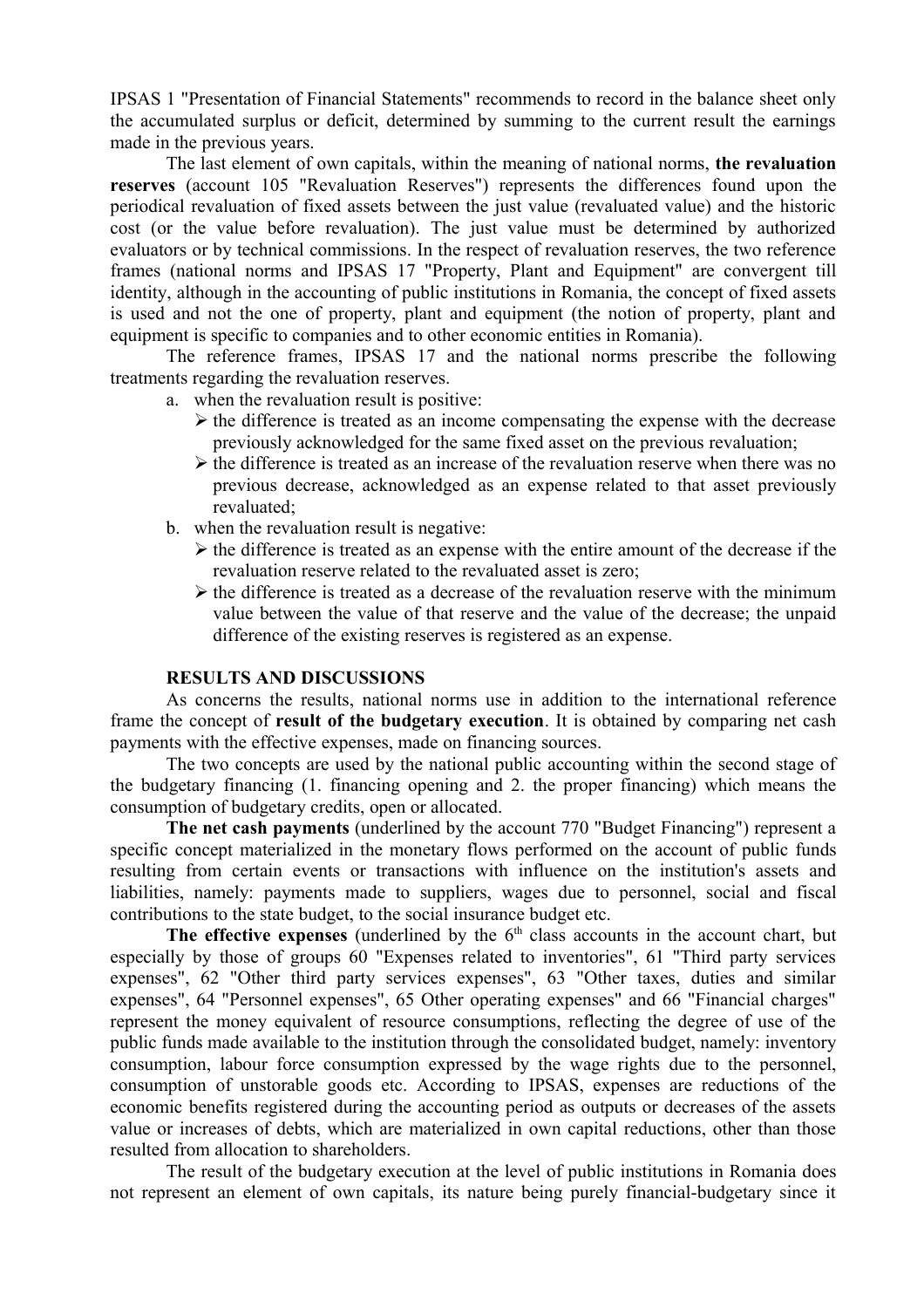gives the possibility to appreciate the effective degree of use of the public funds.

In the same time, the national norms have included in the set of financial statements of public institutions "The account of budgetary execution" which contains all the operations related to the income received and the payments made. They must comply with the same structure in which they were approved in the budget. As for the income, the budgetary execution account includes: budgetary provisions, income found, income received and income to be received. As for expenses, there are necessary some information concerning: budgetary credits, budget and legal commitments, payments made, payment commitments and effective expenses.

Staying in the same sphere of results, the patrimony surplus appears when net cash payments are bigger than the effective expenses, in which case the public funds are immobilized in purchased goods that are not used. The patrimonial deficit appears in the inverse case, namely when the effective expenses overcome the net cash payments, therefore resources existing from the previous years were consumed, or obligations which were not met were created.

Coming back to the concept of capitals, compared to the accounting of companies, we can notice **the absence of the concept of permanent capitals** (long-term debts) in the case of public institutions. The motivation is represented by the impossibility of public institutions to borrow from credit institutions in compliance with the legal regulations in force (Law no. 500/2002 on public finance). On the other side, long-term borrowings are contracted or guaranteed by state and administrative-territorial units in order to ensure the financial resources of the entire hierarchically subordinated system, taking the form of a public debt, governmental or local, internal or external. Therefore, although from the point of view of the call date, longterm debts represent sources with permanent nature, still they cannot be appreciated as permanent capitals due to this peculiarity.

#### **CONCLUSIONS**

Analyzing the IPSASs (applicable to public institutions) and the IASs (applicable to commercial companies) one can draw the conclusion that there are similarities and even coincidence of names. In the same time, the IPSASs were drawn up having the IASs as a starting point, undergoing amendments (addendums or eliminations) of the concepts improper to public institutions. The main differences between the two categories of accounting standards are related to terms definitions, inclusion of additional comments from the IAS in order to make clear the applicability of standards in the public sector.

Analyzing how the patrimonial operations of self-funded public institutions are reflected compared to those of commercial companies, one can certainly state that there are major similarities between them, namely, public accounting is very close to the accounting of commercial companies (public institutions also use the account 560 "Disposal of public institutions financed entirely from own revenues" for the record of transactions from own revenues).

As for the public institutions' own capital, we can notice both convergences (to identity) and divergences between the international reference frame IPSAS and the native reference frame.

We appreciate favourably the attempt of the Romanian standards developer to elaborate norms that are tangent (even convergent) with the international norms. For instance, leaving aside the absence of public institutions that include "government business organizations" partly private, with private funds subscribed and paid-up on a share basis - peculiarity of the national economy - the convergence of national norms with IPSAS 1 "Presentation of Financial Statements" ensures the comparability of financial statements of public institutions with those in the previous periods and with the financial statements of other public institutions. Therefore the financial statements of public institutions in Romania provide convergent information (IPSAS 1 "Presentation of Financial Statements" and IAS 1 "Presentation of Financial Statements") about the financial standing (balance sheet), performance (the patrimonial earnings account), cash flow (cash flow statement), modifications of own capitals (statement of modifications of net